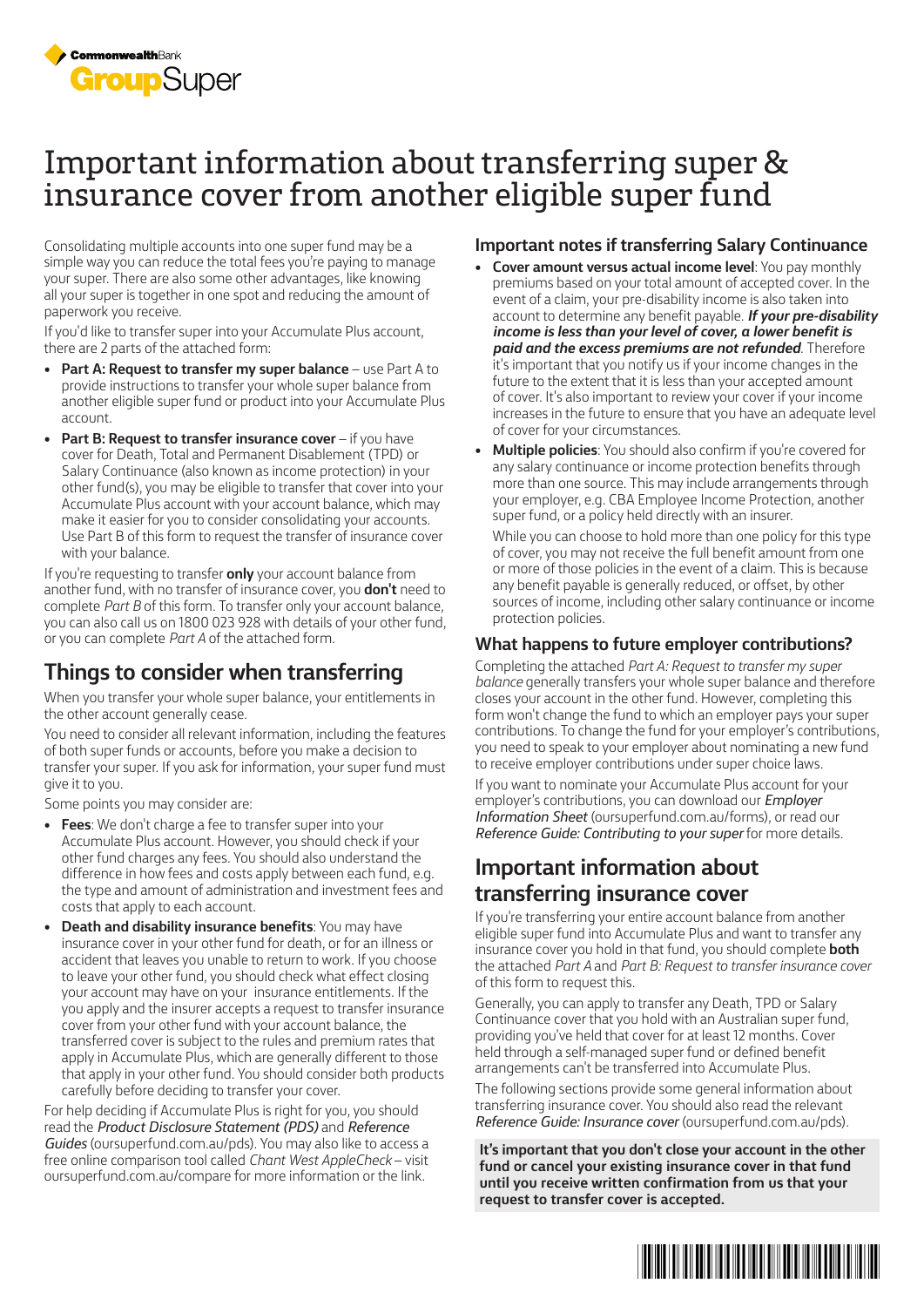#### **What amount of cover can you transfer?**

You can transfer cover from one or more eligible super accounts, together with your whole account balance from those accounts, subject to your total cover in Accumulate Plus after the transfers not exceeding the product maximums of \$5 million for Death, \$3 million for TPD or \$25,000 per month for Salary Continuance.

You must transfer the same type of cover but you can choose to transfer the full amount of cover that you hold in your other fund, or a lesser amount. For example, if you have \$250,000 of Death and TPD cover with your other fund, you could transfer any amount up to \$250,000 of Death and TPD cover.

You must complete a separate copy of *Part A* of this form, and *Part B* if applicable, for each super account and associated insurance cover you are transferring.

**Important**: If your transfer(s) will make your total cover in Accumulate Plus greater than \$1.5 million for Death and TPD or \$10,000 per month for Salary Continuance, the maximum amount that may be approved under the transfer of cover terms is \$1.5 million or \$10,000 per month (as applicable), less any existing cover in Accumulate Plus. For any additional portion of cover that you wish to transfer that would take your total cover above these limits, you need to complete our separate *Insurance application*, which may require you to provide additional medical evidence. This additional portion is subject to the insurer's standard assessment process and may be accepted or declined.

#### **How is the transferred amount applied?**

If a request to transfer cover from another eligible super fund is approved, cover is applied in Accumulate Plus as follows:

- For **Death and TPD or Death-only cover**, your total cover is equal to the sum of any existing cover within Accumulate Plus **plus** the amount of cover held in your other eligible fund, subject to Accumulate Plus product maximums. For example: Accumulate Plus Death & TPD cover \$200,000 + other eligible fund Death & TPD cover \$100,000 = new Accumulate Plus Death & TPD cover \$300,000.
- For **Salary Continuance**, your cover is increased to be equal to the amount of cover held in your other eligible fund, subject to Accumulate Plus product maximums. For example: cover in Accumulate Plus = \$3,000 per month, cover in other eligible fund cover = \$4,000 per month; therefore new Accumulate Plus cover = \$4,000 per month.

Any special conditions such as exclusions or loadings that apply to the cover immediately before it is transferred from your other fund continue to apply in Accumulate Plus. If a limitation or restriction applies to any existing cover in Accumulate Plus, it will also apply to the transferred cover.

In all other respects, the rules and premiums of the Accumulate Plus insurance arrangements apply to your total cover – these are generally different to those that apply in the other fund. Read the relevant *Reference Guide: Insurance cover* for more information.

#### **How are waiting periods and benefit payment periods applied to transferred Salary Continuance?**

If you don't have existing Salary Continuance cover in Accumulate Plus, the waiting and benefit payment periods that apply to your transferred cover are shown below:

| In your other eligible fund                                          | In Accumulate Plus            |
|----------------------------------------------------------------------|-------------------------------|
| Waiting period of 30 days or less                                    | 30-day waiting period         |
| Waiting period of 31 days to 90 days*                                | 90-day waiting period         |
| Benefit payment period to age 65<br>(or older)                       | Age 65 benefit payment period |
| Benefit payment period of any other<br>length (other than to age 65) | 2-year benefit payment period |

\* If your waiting period was greater than 90 days with your AIA policy, you're not eligible to transfer cover.

If you have existing Salary Continuance cover in Accumulate Plus, the waiting period and benefit payment periods that apply to your existing cover also apply to your transferred cover.

#### **What is the effective date for transferred cover?**

If your request to transfer cover is accepted, cover begins in Accumulate Plus as at the date your transferred account balance is received. Your new monthly insurance premium, calculated based on your new total level of cover, and premium deductions begin from the next premium due date after cover starts.

A 60-day cooling-off period applies to any cover transferred into Accumulate Plus – read the relevant *Reference Guide: Insurance cover* for more information.

#### **What is a 'valid statement' from your other fund?**

In addition to *Part B* of this form, you must provide proof of your existing cover in your other fund. You can do this by providing us with a document issued by your other fund outlining your type and amount of cover, the waiting period and benefit payment period for Salary Continuance, as well as any premium loadings, exclusions or restrictions that apply.

Your valid document may be a benefit statement, certificate of currency or other confirmation document on the letterhead of your other fund or insurer and the document must be dated no more than 6 months prior to the date we receive your request.

#### **If you're not eligible to transfer insurance cover, can you still obtain cover in Accumulate Plus?**

If you're not eligible to transfer cover from another super fund, you may still be eligible to apply for Death and TPD, Death-only or Salary Continuance cover in Accumulate Plus at any time, subject to the rules of the insurance cover arrangements.

Any application for new, increased or varied cover is subject to the insurer's standard application and assessment process, which may require you to provide additional medical evidence, and may be accepted or declined by the insurer. Read the relevant *Reference Guide: Insurance cover* for more information.

Note: In some cases, you may have received a default amount of Death and TPD insurance cover when your Accumulate Plus account was opened. Please check your benefit statement or read the *Reference Guide: Insurance cover (Death & TPD)* for details.

This information was prepared and issued by Commonwealth Bank Officers Superannuation Corporation Pty Limited (the trustee) (ABN 76 074 519 798, AFSL 246418, RSEL L0003087), trustee of Commonwealth Bank Group Super (the fund) (ABN 24 248 426 878, RSER R1056877, USI/SPIN OSF0001AU).

**This information is general information only and does not take into account your individual objectives, financial situation or needs**. You should consider the information and how appropriate it is to your own objectives, financial situation and needs. You should obtain and consider the Product Disclosure Statement (PDS) and Reference Guides available from our website oursuperfund.com.au/pds or by calling us on 1800 023 928 before making any decisions. You should seek financial advice tailored to your personal circumstances from an authorised financial adviser.

The target market for this product can be found in the product's Target Market Determination at oursuperfund.com.au/tmd.

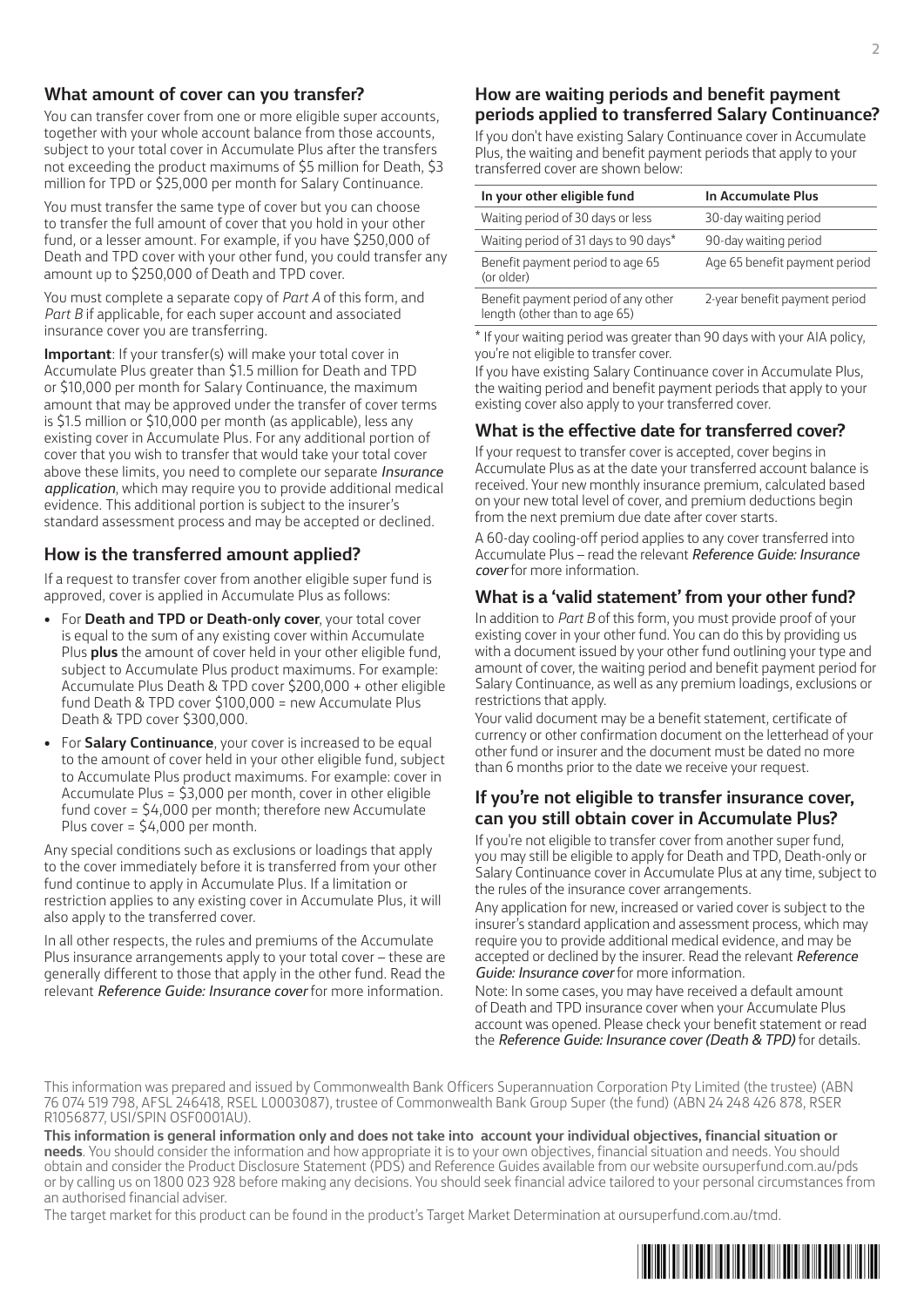

# Part A: Request to transfer my super balance

#### **Fields marked with an asterisk (\*) must be completed.**

You should contact your other fund to find out if there are any fees, charges or other consequences for transferring your super out of that fund. Please phone us on 1800 023 928 with any questions about this form.

**A note to super funds**: This form complies with Regulation 6.33 of the Superannuation Industry (Supervision) Regulations 1994 and captures all mandatory information as outlined in the form in Schedule 2A.

| <b>Section 1: Your personal details</b>                                                                                                                                                                                                         |                                       |                                                                                                                          |
|-------------------------------------------------------------------------------------------------------------------------------------------------------------------------------------------------------------------------------------------------|---------------------------------------|--------------------------------------------------------------------------------------------------------------------------|
| *Given name(s)                                                                                                                                                                                                                                  | *Surname                              |                                                                                                                          |
|                                                                                                                                                                                                                                                 |                                       |                                                                                                                          |
| Other/previous names - we may require additional information to prove your identify, please call us on 1800 023 928                                                                                                                             |                                       |                                                                                                                          |
|                                                                                                                                                                                                                                                 |                                       |                                                                                                                          |
| *Sex:<br>Female<br>Male<br>Tax file number                                                                                                                                                                                                      |                                       | Under the Superannuation Industry<br>(Supervision) Act 1993, you're not obliged<br>to disclose your TFN but there may be |
| *Date of birth<br>*Contact phone number                                                                                                                                                                                                         |                                       | tax consequences. Find out more in our<br>'Reference Guide: How super is taxed'.                                         |
| Email address                                                                                                                                                                                                                                   |                                       |                                                                                                                          |
| By providing your email, you consent to receiving communications such as newsletters, significant event notices and other important<br>information to this email, although from time to time we may still need to send you information by post. |                                       |                                                                                                                          |
| Section 2: Residential address (PO Box is not accepted)                                                                                                                                                                                         |                                       |                                                                                                                          |
|                                                                                                                                                                                                                                                 |                                       |                                                                                                                          |
| *Residential address                                                                                                                                                                                                                            |                                       |                                                                                                                          |
| Suburb                                                                                                                                                                                                                                          | State                                 | Post code                                                                                                                |
| Previous address - if you know the address held by your other 'From' fund is different to your address above, give details below                                                                                                                |                                       |                                                                                                                          |
|                                                                                                                                                                                                                                                 |                                       |                                                                                                                          |
| Suburb                                                                                                                                                                                                                                          | State                                 | Post code                                                                                                                |
|                                                                                                                                                                                                                                                 |                                       |                                                                                                                          |
| Section 3: Your 'from' (transferring) fund                                                                                                                                                                                                      | Section 4: Your 'to' (receiving) fund |                                                                                                                          |
| *Fund name                                                                                                                                                                                                                                      | *Fund name                            | <b>Commonwealth Bank Group Super</b>                                                                                     |
| Fund phone number                                                                                                                                                                                                                               | Fund phone number                     | 1800 023 928                                                                                                             |
| *Account/member number                                                                                                                                                                                                                          | *Account/member number                |                                                                                                                          |
| Unique Super Identifier (USI)/<br>Electronic Service Address (ESA) <sup>1</sup>                                                                                                                                                                 | Unique Super Identifier (USI)         | OSF0001AU                                                                                                                |
|                                                                                                                                                                                                                                                 | Fund ABN                              | 24 248 426 878                                                                                                           |
| Fund ABN                                                                                                                                                                                                                                        |                                       |                                                                                                                          |
| I also wish to transfer my insurance cover from this fund/account and<br>have completed Part B: Request to transfer insurance cover.                                                                                                            |                                       |                                                                                                                          |

have completed *Part B: Request to transfer insurance cover*.

1. Due to regulatory changes, from 1 October 2021 an SMSF rollover can only be received via SuperStream. This means your SMSF will need an ABN and an Electronic Service Address (ESA). You can get an ESA from an SMSF messaging provider or through your SMSF intermediary such as SMSF administrator, tax agent, accountant or some banks.

*Continued over the page…*

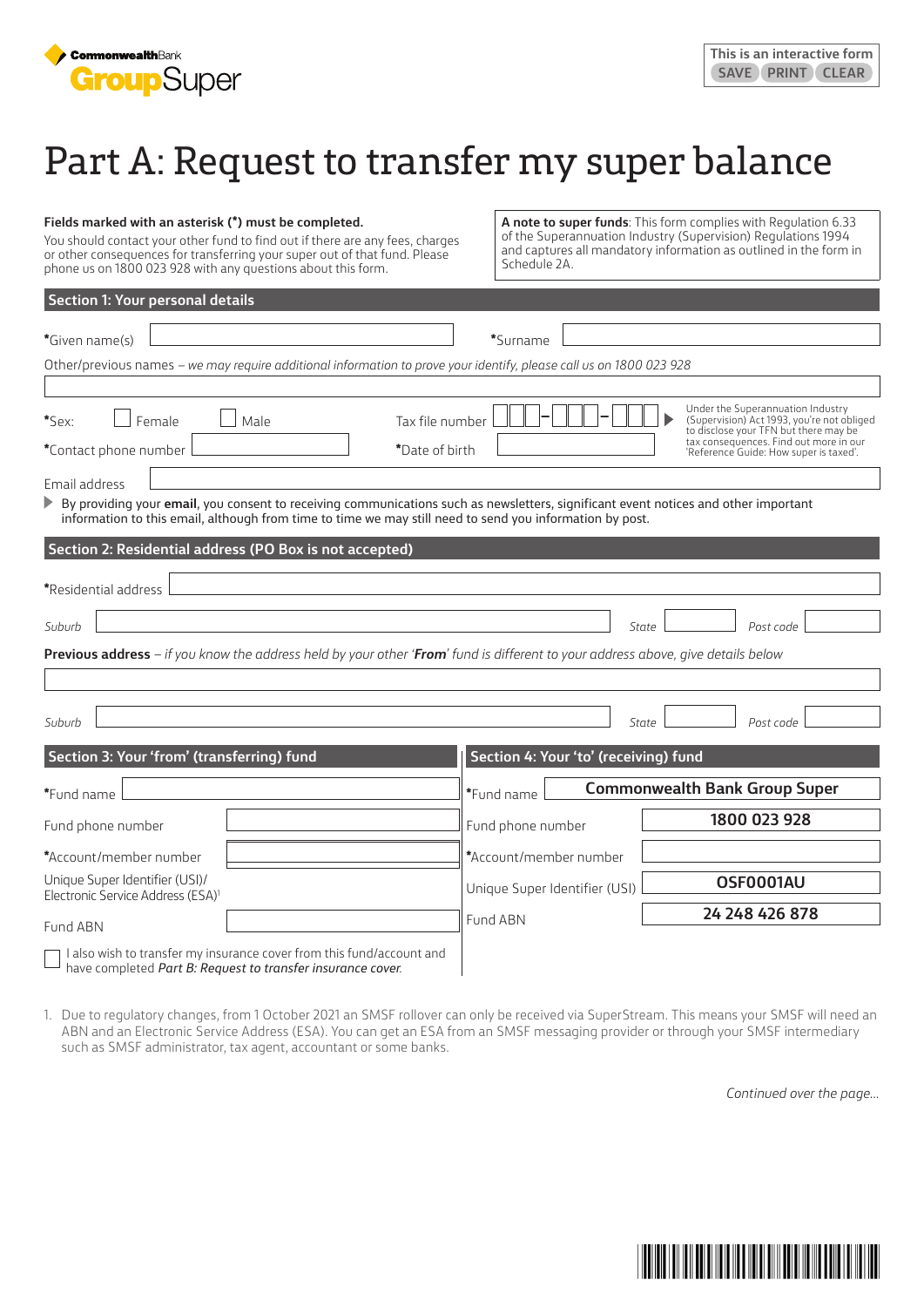#### **Section 5: Authorisation**

#### **By signing this request form I am making the following statements:**

- I declare I have fully read this form and the information completed is true and correct.
- I am aware I may ask my super provider for information about any fees or charges that may apply, or any other information about the effect this transfer may have on my benefits, and I have obtained or do not require any further information.
- I consent to my tax file number being disclosed for the purposes of consolidating my account.
- I discharge the superannuation provider of my **From** fund of all further liability in respect of the benefits paid and transferred to my **To** fund.

I request and consent to the transfer of super as described above and authorise the super provider of each fund to give effect to this transfer.

I understand and consent to my information being collected, disclosed and used in accordance with the fund's privacy policy, which is available by contacting the fund or visiting **oursuperfund.com.au** (under the 'Privacy' link on the homepage).

**Disclosure authorisation (OPTIONAL)**: We are here to help you consolidate your super if needed. To do this, we may need to contact the fund(s) that you are transferring from on your behalf. By ticking this disclosure authorisation box, you authorise us to follow up your transfer request on your behalf, as per the statement below. We are sensitive to privacy issues and treat all personal information with the utmost care. For more on how we manage your information, refer to our Privacy Policy from oursuperfund.com.au/privacy or call 1800 023 928.

*"By ticking this box, I hereby authorise full disclosure of my account information to Commonwealth Bank Group Super. Upon production of this document (original, photocopy or fax), I authorise you to answer any correspondence from Commonwealth Bank Group Super to the extent necessary to give effect to the proposed transfer and provide any information as requested by Commonwealth Bank Group Super via phone, fax or email relating to my accounts held with you."*

| Signature  | $\bullet$<br>∽ |      |                         |
|------------|----------------|------|-------------------------|
| Print name |                | Date | dd / mm $\prime$<br>yy) |

**Please return your completed form, with** *Part B: Request to transfer insurance cover* **if applicable, to: Commonwealth Bank Group Super Mail**: GPO Box 4303, Melbourne VIC 3001 **Email**: please log in to your account and use the online enquiry form

*Part B: Request to transfer insurance cover*

*is provided on the following page if required.*

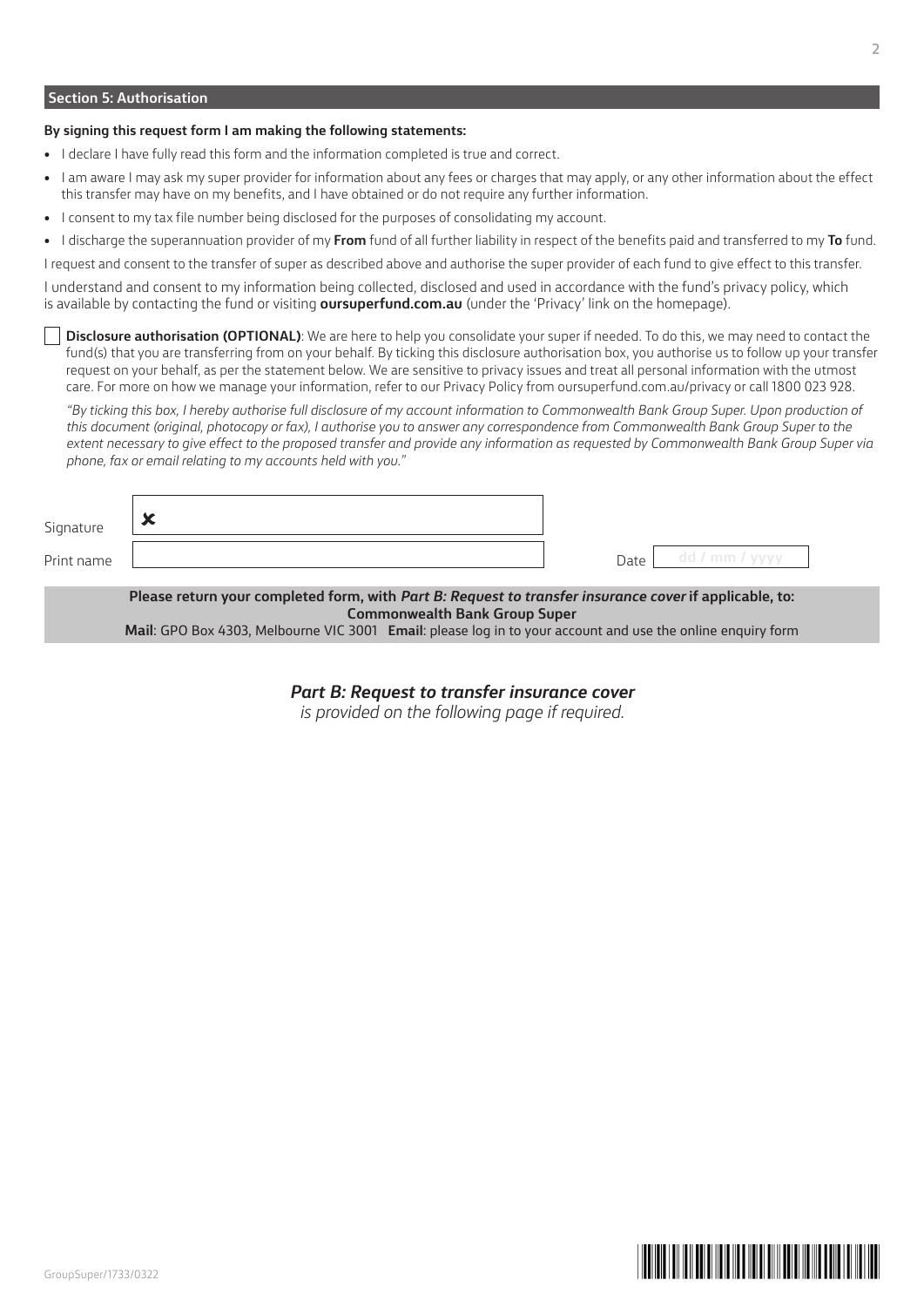

# Part B: Request to transfer insurance cover

Please phone us on **1800 023 928** with any questions about this form or your account. More information is also available in our Product Disclosure Statement (PDS) and Reference Guides at **oursuperfund.com.au/pds**.

#### **Use of this form**

*If you're transferring your whole account balance into Accumulate Plus from another fund, you can use this form to apply to transfer any Death and Total and Permanent Disablement (TPD) cover, Death-only cover or Salary Continuance cover that you've held in that fund for at least 12 months. Read the Important information pages accompanying this form for some general information on transferring cover. You should also read the relevant Reference Guide: Insurance cover for Accumulate Plus (oursuperfund.com.au/pds) for more on ther terms of cover, including premium rates, circumstances in which a benefit may or may not be paid, and exclusions.* 

*Do not cancel your existing cover in your other fund or close that account until you receive confirmation in writing from us that this request to transfer cover has been accepted.*

*All fields marked with an asterisk (\*) in the following sections must be completed.*

| *Account number<br>Mr<br>Mrs<br>Miss<br>Male<br>Female<br>Title:<br>Ms<br>*Sex:<br>Other<br>*Full given name(s)<br>*Surname<br>*Postal address<br>Unit<br><b>Street</b><br>PО<br><b>Street</b><br>number<br>number<br>Box<br>name<br>Post<br>Suburb<br>State<br>Country<br>code<br>*Date of birth<br>*Mobile number<br>Email<br>You must be under 55<br>By providing your mobile, you consent to its use for security validations, e.g. to transact online. By providing<br>to be eligible to transfer<br>your email, you consent to receiving communications such as newsletters, significant event notices and other<br>important information to this email, although from time to time we may still need to send you information by<br>cover.<br>post. Note: If no mobile, you must give a daytime contact number.<br>Section B: Confirming eligibility to transfer insurance cover<br>All questions in this section B must be completed.<br>1. Are you aged less than 55 years?<br>Yes<br>2. Are you transferring your entire account balance from your other fund into Accumulate Plus at this time?<br>Yes<br>3. Have you held your existing cover in your other eligible super fund, which is not a self-managed super fund or<br>Yes<br>defined benefit super arrangement, for at least 12 months?<br>4. Will you cancel your existing cover in your other fund, if it is not cancelled when your balance is transferred,<br>Yes<br>within 60 days of receiving confirmation from us that your request to transfer cover has been accepted?<br>5. Do you confirm that <b>both</b> of the following statements are true and agree to continue to meet them?<br>a) You have not, and will not in the future, transfer the insurance cover in your other fund to any other division or<br>Yes<br>section of that other fund, or to any fund other than Accumulate Plus.<br>b) You have not, and will not in the future, effect any continuation option or reinstate your insurance cover in | <b>Section A: Member details</b> |                 |
|--------------------------------------------------------------------------------------------------------------------------------------------------------------------------------------------------------------------------------------------------------------------------------------------------------------------------------------------------------------------------------------------------------------------------------------------------------------------------------------------------------------------------------------------------------------------------------------------------------------------------------------------------------------------------------------------------------------------------------------------------------------------------------------------------------------------------------------------------------------------------------------------------------------------------------------------------------------------------------------------------------------------------------------------------------------------------------------------------------------------------------------------------------------------------------------------------------------------------------------------------------------------------------------------------------------------------------------------------------------------------------------------------------------------------------------------------------------------------------------------------------------------------------------------------------------------------------------------------------------------------------------------------------------------------------------------------------------------------------------------------------------------------------------------------------------------------------------------------------------------------------------------------------------------------------------------------------------------------------------------------|----------------------------------|-----------------|
|                                                                                                                                                                                                                                                                                                                                                                                                                                                                                                                                                                                                                                                                                                                                                                                                                                                                                                                                                                                                                                                                                                                                                                                                                                                                                                                                                                                                                                                                                                                                                                                                                                                                                                                                                                                                                                                                                                                                                                                                  |                                  |                 |
|                                                                                                                                                                                                                                                                                                                                                                                                                                                                                                                                                                                                                                                                                                                                                                                                                                                                                                                                                                                                                                                                                                                                                                                                                                                                                                                                                                                                                                                                                                                                                                                                                                                                                                                                                                                                                                                                                                                                                                                                  |                                  |                 |
|                                                                                                                                                                                                                                                                                                                                                                                                                                                                                                                                                                                                                                                                                                                                                                                                                                                                                                                                                                                                                                                                                                                                                                                                                                                                                                                                                                                                                                                                                                                                                                                                                                                                                                                                                                                                                                                                                                                                                                                                  |                                  |                 |
|                                                                                                                                                                                                                                                                                                                                                                                                                                                                                                                                                                                                                                                                                                                                                                                                                                                                                                                                                                                                                                                                                                                                                                                                                                                                                                                                                                                                                                                                                                                                                                                                                                                                                                                                                                                                                                                                                                                                                                                                  |                                  |                 |
|                                                                                                                                                                                                                                                                                                                                                                                                                                                                                                                                                                                                                                                                                                                                                                                                                                                                                                                                                                                                                                                                                                                                                                                                                                                                                                                                                                                                                                                                                                                                                                                                                                                                                                                                                                                                                                                                                                                                                                                                  |                                  |                 |
|                                                                                                                                                                                                                                                                                                                                                                                                                                                                                                                                                                                                                                                                                                                                                                                                                                                                                                                                                                                                                                                                                                                                                                                                                                                                                                                                                                                                                                                                                                                                                                                                                                                                                                                                                                                                                                                                                                                                                                                                  |                                  |                 |
|                                                                                                                                                                                                                                                                                                                                                                                                                                                                                                                                                                                                                                                                                                                                                                                                                                                                                                                                                                                                                                                                                                                                                                                                                                                                                                                                                                                                                                                                                                                                                                                                                                                                                                                                                                                                                                                                                                                                                                                                  |                                  |                 |
|                                                                                                                                                                                                                                                                                                                                                                                                                                                                                                                                                                                                                                                                                                                                                                                                                                                                                                                                                                                                                                                                                                                                                                                                                                                                                                                                                                                                                                                                                                                                                                                                                                                                                                                                                                                                                                                                                                                                                                                                  |                                  |                 |
|                                                                                                                                                                                                                                                                                                                                                                                                                                                                                                                                                                                                                                                                                                                                                                                                                                                                                                                                                                                                                                                                                                                                                                                                                                                                                                                                                                                                                                                                                                                                                                                                                                                                                                                                                                                                                                                                                                                                                                                                  |                                  |                 |
|                                                                                                                                                                                                                                                                                                                                                                                                                                                                                                                                                                                                                                                                                                                                                                                                                                                                                                                                                                                                                                                                                                                                                                                                                                                                                                                                                                                                                                                                                                                                                                                                                                                                                                                                                                                                                                                                                                                                                                                                  |                                  |                 |
|                                                                                                                                                                                                                                                                                                                                                                                                                                                                                                                                                                                                                                                                                                                                                                                                                                                                                                                                                                                                                                                                                                                                                                                                                                                                                                                                                                                                                                                                                                                                                                                                                                                                                                                                                                                                                                                                                                                                                                                                  |                                  |                 |
|                                                                                                                                                                                                                                                                                                                                                                                                                                                                                                                                                                                                                                                                                                                                                                                                                                                                                                                                                                                                                                                                                                                                                                                                                                                                                                                                                                                                                                                                                                                                                                                                                                                                                                                                                                                                                                                                                                                                                                                                  |                                  |                 |
|                                                                                                                                                                                                                                                                                                                                                                                                                                                                                                                                                                                                                                                                                                                                                                                                                                                                                                                                                                                                                                                                                                                                                                                                                                                                                                                                                                                                                                                                                                                                                                                                                                                                                                                                                                                                                                                                                                                                                                                                  |                                  | No              |
|                                                                                                                                                                                                                                                                                                                                                                                                                                                                                                                                                                                                                                                                                                                                                                                                                                                                                                                                                                                                                                                                                                                                                                                                                                                                                                                                                                                                                                                                                                                                                                                                                                                                                                                                                                                                                                                                                                                                                                                                  |                                  | No              |
|                                                                                                                                                                                                                                                                                                                                                                                                                                                                                                                                                                                                                                                                                                                                                                                                                                                                                                                                                                                                                                                                                                                                                                                                                                                                                                                                                                                                                                                                                                                                                                                                                                                                                                                                                                                                                                                                                                                                                                                                  |                                  | No              |
|                                                                                                                                                                                                                                                                                                                                                                                                                                                                                                                                                                                                                                                                                                                                                                                                                                                                                                                                                                                                                                                                                                                                                                                                                                                                                                                                                                                                                                                                                                                                                                                                                                                                                                                                                                                                                                                                                                                                                                                                  |                                  | <b>No</b>       |
|                                                                                                                                                                                                                                                                                                                                                                                                                                                                                                                                                                                                                                                                                                                                                                                                                                                                                                                                                                                                                                                                                                                                                                                                                                                                                                                                                                                                                                                                                                                                                                                                                                                                                                                                                                                                                                                                                                                                                                                                  |                                  | No              |
| your other fund, or any other division or section of the other fund, or within any fund or insurance policy where<br>such a continuation or reinstatement option is available to you.                                                                                                                                                                                                                                                                                                                                                                                                                                                                                                                                                                                                                                                                                                                                                                                                                                                                                                                                                                                                                                                                                                                                                                                                                                                                                                                                                                                                                                                                                                                                                                                                                                                                                                                                                                                                            |                                  | Yes<br>No       |
| If you answered 'No' to any of questions 1 to 5(b) above, you are not eligible to transfer cover into Accumulate Plus. You<br>may be eligible to apply for cover through the insurer's standard application and assessment process - read the Important<br>information pages accompanying this form for more details.                                                                                                                                                                                                                                                                                                                                                                                                                                                                                                                                                                                                                                                                                                                                                                                                                                                                                                                                                                                                                                                                                                                                                                                                                                                                                                                                                                                                                                                                                                                                                                                                                                                                            |                                  |                 |
| 6. Have you ever had an insurance application for new or increased Death and TPD or Death-only cover declined,<br>Yes<br>deferred or accepted with a loading, exclusion or special terms, in Accumulate Plus?<br>7. In the last 12 months, have you been advised to undergo treatment or take medication prescribed by a medical<br>practitioner that was intended to last for 3 months or longer, including regular prescribed medications, excluding<br>Yes<br>the contraceptive pill, hormone replacements, inhaled asthma medication, or cold, flu or hayfever medication?                                                                                                                                                                                                                                                                                                                                                                                                                                                                                                                                                                                                                                                                                                                                                                                                                                                                                                                                                                                                                                                                                                                                                                                                                                                                                                                                                                                                                   |                                  | No<br><b>No</b> |

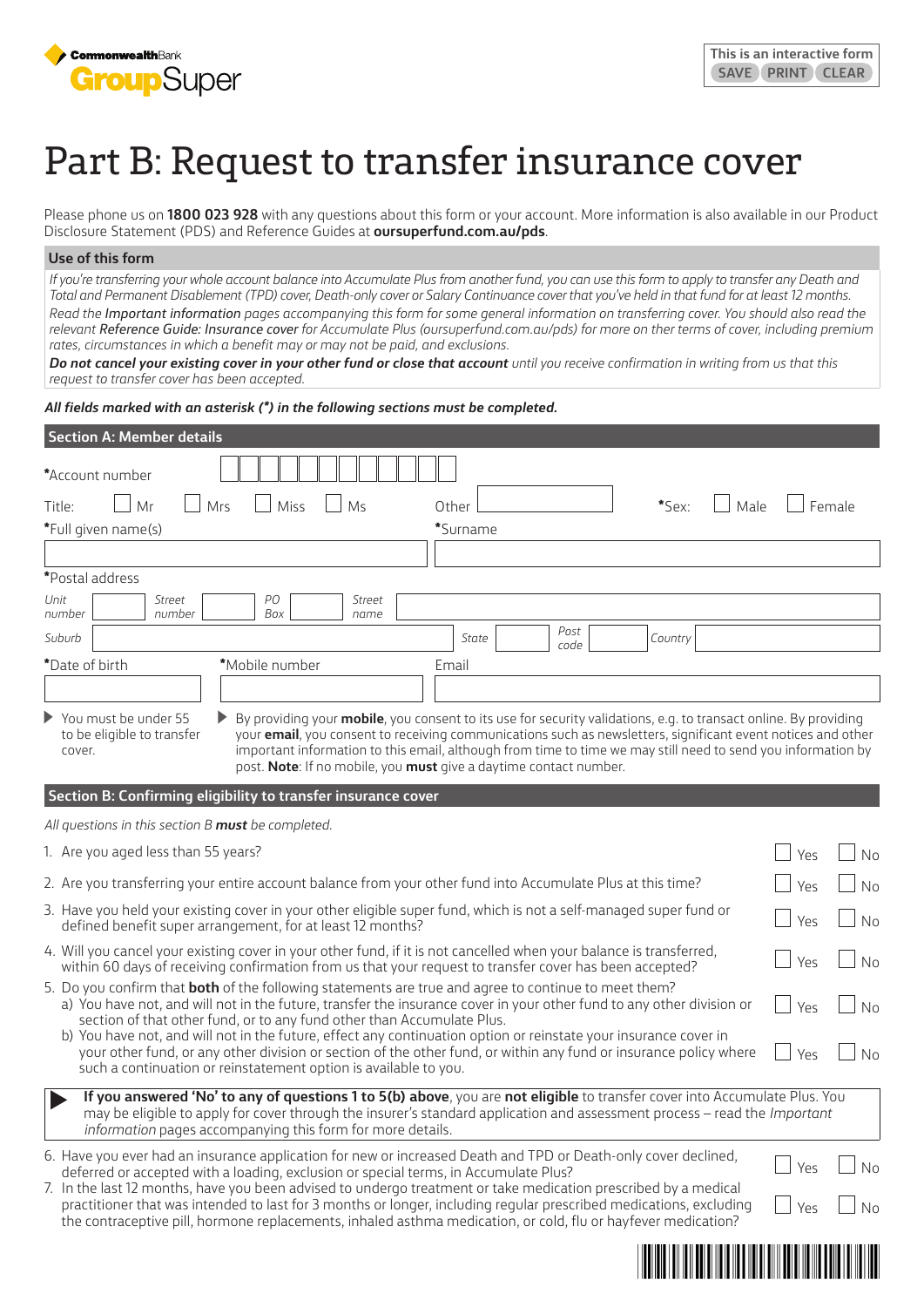| 8. Due to injury, sickness or impairment, are any of the following statements (a) to (c) true?<br>a) You are not capable of working 35 hours per week, even if you are not currently working on this basis.<br>b) Your duties or workplace have been modified in the last 2 years and you are yet to resume your pre-modified<br>arrangements.<br>c) You are working in a role or occupation that has been designed or chosen to suit your medical needs. |                                                                                                                                                                                                                                                                                                                                                                                                                                                      |                   |                                                       |                                 | <b>No</b><br>Yes<br><b>No</b><br>Yes<br>Yes<br>No                                                                                        |
|-----------------------------------------------------------------------------------------------------------------------------------------------------------------------------------------------------------------------------------------------------------------------------------------------------------------------------------------------------------------------------------------------------------------------------------------------------------|------------------------------------------------------------------------------------------------------------------------------------------------------------------------------------------------------------------------------------------------------------------------------------------------------------------------------------------------------------------------------------------------------------------------------------------------------|-------------------|-------------------------------------------------------|---------------------------------|------------------------------------------------------------------------------------------------------------------------------------------|
| 9. Have you received or are you eligible to receive a payment, or have you lodged or are you going to lodge                                                                                                                                                                                                                                                                                                                                               |                                                                                                                                                                                                                                                                                                                                                                                                                                                      |                   |                                                       |                                 |                                                                                                                                          |
| workers' compensation?                                                                                                                                                                                                                                                                                                                                                                                                                                    | a claim, for a permanent incapacity or TPD benefit from any super fund, insurance policy of any type, or under                                                                                                                                                                                                                                                                                                                                       |                   |                                                       |                                 | Yes<br>No.                                                                                                                               |
| 10. Have you been diagnosed with an illness that reduces your life expectancy to less than 24 months?                                                                                                                                                                                                                                                                                                                                                     |                                                                                                                                                                                                                                                                                                                                                                                                                                                      |                   |                                                       |                                 | Yes<br>No                                                                                                                                |
| Guide: Insurance cover.                                                                                                                                                                                                                                                                                                                                                                                                                                   | If you answered 'No' to all of questions 6 to 10 above, continue with sections C to H of this form. Note: Other factors may<br>If you answered 'Yes' to any question from 6 to 10 above, you are not eligible to transfer cover into Accumulate Plus. You<br>may be eligible to apply for cover through the insurer's standard application and assessment process - read the Important<br>information pages accompanying this form for more details. |                   |                                                       |                                 | affect your eligibility to transfer cover - read the Important information pages accompanying this form or the relevant Reference        |
| Section C: Details of your other super fund and amount of cover to be transferred                                                                                                                                                                                                                                                                                                                                                                         |                                                                                                                                                                                                                                                                                                                                                                                                                                                      |                   |                                                       |                                 |                                                                                                                                          |
| above these limits, there are additional requirements - read the Important information accompanying this form for more details.                                                                                                                                                                                                                                                                                                                           | The maximum that may be approved under transfer of cover terms is \$1.5 million for Death and TPD or \$10,000 per month for Salary<br>Continuance, less any existing amount of cover in Accumulate Plus. For any portion of cover you want to transfer that would take your cover                                                                                                                                                                    |                   |                                                       |                                 |                                                                                                                                          |
| *Name of other eligible super fund                                                                                                                                                                                                                                                                                                                                                                                                                        |                                                                                                                                                                                                                                                                                                                                                                                                                                                      |                   | *Account number                                       |                                 | SPIN or USI of other fund                                                                                                                |
|                                                                                                                                                                                                                                                                                                                                                                                                                                                           |                                                                                                                                                                                                                                                                                                                                                                                                                                                      |                   |                                                       |                                 | Indicate the type of cover and the amount you wish to transfer from your other fund - this may be less than but not more than your cover |
| in your other fund. Read the 'Important information' pages accompanying this form for more on how cover is transferred.                                                                                                                                                                                                                                                                                                                                   |                                                                                                                                                                                                                                                                                                                                                                                                                                                      |                   |                                                       |                                 |                                                                                                                                          |
|                                                                                                                                                                                                                                                                                                                                                                                                                                                           | Amount of cover to transfer                                                                                                                                                                                                                                                                                                                                                                                                                          |                   | Date cover started                                    | Cover held for 12 months?       |                                                                                                                                          |
| <i>*Death</i>                                                                                                                                                                                                                                                                                                                                                                                                                                             | Ś                                                                                                                                                                                                                                                                                                                                                                                                                                                    |                   |                                                       | No<br>Yes                       | Note: Cover that you<br>haven't held for at                                                                                              |
| *TPD                                                                                                                                                                                                                                                                                                                                                                                                                                                      |                                                                                                                                                                                                                                                                                                                                                                                                                                                      |                   |                                                       | No<br>Yes                       | least 12 months can't                                                                                                                    |
| *Salary Continuance                                                                                                                                                                                                                                                                                                                                                                                                                                       | Ś                                                                                                                                                                                                                                                                                                                                                                                                                                                    |                   |                                                       | Yes<br><b>No</b>                | be transferred into<br>Accumulate Plus.                                                                                                  |
|                                                                                                                                                                                                                                                                                                                                                                                                                                                           |                                                                                                                                                                                                                                                                                                                                                                                                                                                      |                   |                                                       |                                 |                                                                                                                                          |
| For Salary Continuance:                                                                                                                                                                                                                                                                                                                                                                                                                                   |                                                                                                                                                                                                                                                                                                                                                                                                                                                      |                   | *Other waiting period, e.g. 30 days, 60 days 90 days: |                                 |                                                                                                                                          |
| *Other benefit payment period, e.g. 2 years, age 60, age 65:<br>*Is your cover with your other fund subject to any premium loadings and/or exclusions, including but not limited to<br>pre-existing condition exclusions, or restrictions in regard to medical or other conditions?<br>No<br>Yes ▶ Provide details of premium loadings, exclusions or restrictions and include a copy of the advice you received                                          |                                                                                                                                                                                                                                                                                                                                                                                                                                                      |                   |                                                       |                                 |                                                                                                                                          |
| from the other fund or insurer advising you that cover had been accepted subject to these additional terms.                                                                                                                                                                                                                                                                                                                                               |                                                                                                                                                                                                                                                                                                                                                                                                                                                      |                   |                                                       |                                 |                                                                                                                                          |
|                                                                                                                                                                                                                                                                                                                                                                                                                                                           |                                                                                                                                                                                                                                                                                                                                                                                                                                                      |                   |                                                       |                                 |                                                                                                                                          |
| Ensure you attach a 'valid statement' from your other fund confirming the type, amount and any additional terms of your<br>existing insurance cover - refer to the <i>Important information</i> page accompanying this form for details about what is a valid<br>statement. We cannot process this request form without this statement.                                                                                                                   |                                                                                                                                                                                                                                                                                                                                                                                                                                                      |                   |                                                       |                                 |                                                                                                                                          |
| <b>Section D: Current employment</b>                                                                                                                                                                                                                                                                                                                                                                                                                      |                                                                                                                                                                                                                                                                                                                                                                                                                                                      |                   |                                                       |                                 |                                                                                                                                          |
| *Current employment basis:                                                                                                                                                                                                                                                                                                                                                                                                                                | Full-time                                                                                                                                                                                                                                                                                                                                                                                                                                            | Part-time         | Casual<br>Contract                                    | Self-employed                   | Not employed                                                                                                                             |
| Current occupation?                                                                                                                                                                                                                                                                                                                                                                                                                                       |                                                                                                                                                                                                                                                                                                                                                                                                                                                      |                   |                                                       | Annual salary                   | \$                                                                                                                                       |
| <b>Section E: Telephone underwriting</b>                                                                                                                                                                                                                                                                                                                                                                                                                  |                                                                                                                                                                                                                                                                                                                                                                                                                                                      |                   |                                                       |                                 |                                                                                                                                          |
| Telephone underwriting may reduce the need for follow-up information and medical reports, resulting in faster completion of an application.<br>I permit the fund and/or the insurer (AIA) to call me to clarify or gain further information regarding any matter pertaining to the<br>assessment and processing of this application. I understand that the call forms part of my Duty to take reasonable care not to make a                               |                                                                                                                                                                                                                                                                                                                                                                                                                                                      |                   |                                                       |                                 |                                                                                                                                          |
| misrepresentation (section G).                                                                                                                                                                                                                                                                                                                                                                                                                            |                                                                                                                                                                                                                                                                                                                                                                                                                                                      |                   |                                                       |                                 |                                                                                                                                          |
| Yes Contact me on phone                                                                                                                                                                                                                                                                                                                                                                                                                                   |                                                                                                                                                                                                                                                                                                                                                                                                                                                      | between the hours |                                                       | (must be between 9am- 5pm AEST) | No                                                                                                                                       |
|                                                                                                                                                                                                                                                                                                                                                                                                                                                           |                                                                                                                                                                                                                                                                                                                                                                                                                                                      |                   |                                                       |                                 | <u> HERIO HERIO HERIO HERIO HERIO HERIO HERIO HERIO HERIO HERIO HERIO HERIO HERIO HERIO HERIO HERIO HERIO HERIO H</u>                    |

**2**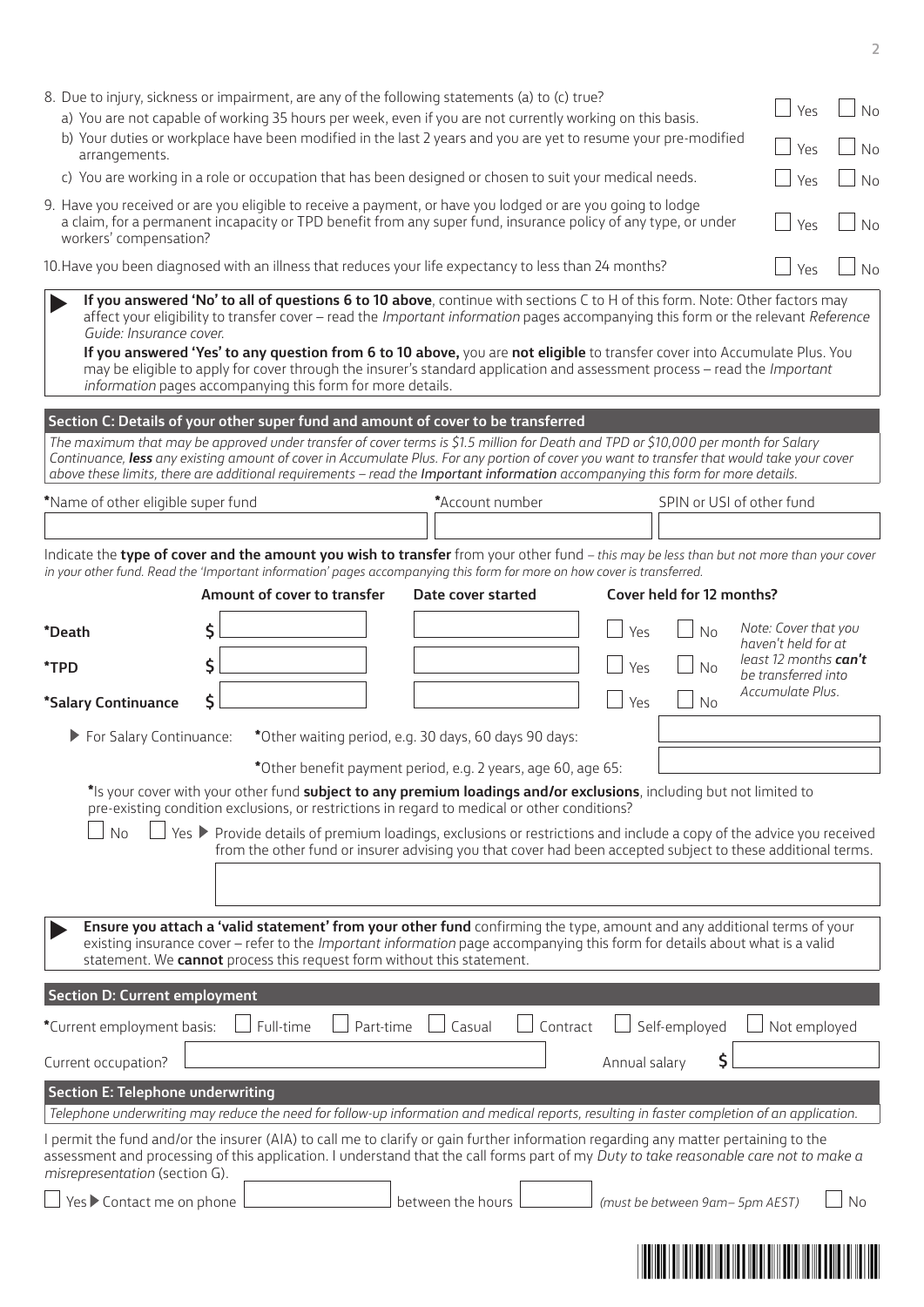#### **Section F: Election to keep insurance cover**

*Super laws prevent us from providing insurance cover, or require us to cancel your cover, if your account is considered an <i>inactive account*, *unless you've elected to keep your cover. For the purposes of insurance in super laws, 'inactive' means your account hasn't received any contributions or rollovers for 16 consecutive months. It's not compulsory to make an insurance election as part of this application to transfer cover – you should complete either section F1 or F2 below. Read more about these rules in the relevant Reference Guide: Insurance cover.*

**I elect to keep any and all insurance cover** in this Accumulate Plus account, including any Death and TPD cover, Death-only cover and/or Salary Continuance cover, even if no contributions, rollovers or other amounts have been received in my account for a continuous period of 16 months or more.

By choosing this option, I understand that:

- This election applies to the insurance cover I'm applying for on this form, as well as any and all other cover that I currently hold in this Accumulate Plus super account.
- Insurance premiums will be deducted monthly from my account balance, which will reduce my super balance.
- This election continues until my account is closed, or until I notify the fund that I want to revoke an election.
- Even if I make this election, I can still cancel or reduce my insurance cover at any time.
- My amount of cover and the cost of my cover may change in accordance with the insurance policy terms, outlined in the relevant *Reference Guide: Insurance cover*.
- My cover may still end in circumstances set out in the relevant *Reference Guide: Insurance cover*, e.g. if there's insufficient funds in my account to pay for my insurance premiums.

#### **F1. To make an election F2. If you don't want to make an election**

**I do not want to make an election** to keep my insurance cover where my account is considered to be an inactive\*.

By choosing this option I understand the following implications:

- The cover I'm applying for under this application will **not** be provided to me if my account is considered inactive\* as at the date the fund receives this application. In this case, if I want to continue with my application for cover without making an inactivity election, I'll have to make a contribution or rollover to my account first.
- All cover on my account, including cover received under this application, may be **automatically cancelled** as required by law on the date this account meets the criteria for an inactive account\* on or after the date the fund receives this application.
- If I've previously made an inactivity insurance election to keep my cover for this Accumulate Plus account, **I revoke that previous inactivity election**, in which case all cover on my account, including cover received under this application, may be automatically cancelled as required by law on the date this account meets the criteria for an inactive account\* on or after the date the fund receives this application.

*\* Refer to the definition in the box at the beginning of this section.* 

#### **Section G: Duty to take reasonable care not to make a misrepresentation**

#### **About this application**

The life insurance policy being applied for with this application is a consumer insurance contract within the meaning of the *Insurance Contracts Act 1984 (Cth)*.

When you apply for life insurance, including when you apply to transfer cover, the insurer conducts a process called underwriting. It's how they decide whether they can cover you, and if so, on what terms and at what cost.

The insurer will ask questions they need to know the answers to. These will be about your personal circumstances, such as your health and medical history, occupation, income, lifestyle, pastimes, and current and past insurance. The information you give the insurer in response to their questions is vital to their decision.

#### **The duty to take reasonable care**

When applying for insurance, there is a legal duty to take reasonable care not to make a misrepresentation to the insurer before the contract of insurance is entered into.

A misrepresentation is a false answer, an answer that is only partially true, or an answer which does not fairly reflect the truth.

This duty applies to a new contract of insurance and also applies when extending or making changes to existing insurance, and reinstating insurance.

#### **If you do not meet your duty**

If you do not meet your legal duty, this can have serious impacts on your insurance. There are different remedies that may be available to the insurer. These are set out in the *Insurance Contracts Act 1984 (Cth)*. These are intended to put the insurer in the position they would have been in if the duty had been met.

Your cover could be avoided (treated as if it never existed), or its terms may be varied. This may also result in a claim being declined or a benefit being reduced.

Please note that there may be circumstances where the insurer later investigates whether the information given to them was true. For example, they may do this when a claim is made.

Before the insurer exercises any of these remedies, they will explain their reasons and what you can do if you disagree.

#### **Guidance for answering our questions**

You are responsible for the information provided to the insurer. When answering their questions, please:

- Think carefully about each question before you answer. If you are unsure of the meaning of any question, please ask us before you respond.
- Answer every question.
- Answer truthfully, accurately and completely. If you are unsure about whether you should include information, please include it.
- Review your application carefully before it is submitted. If someone else helped prepare your application (for example, your adviser), please check every answer (and if necessary, make any corrections) before the application is submitted.

#### **Changes before your cover starts**

Before your cover starts, the insurer may ask about any changes that mean you would now answer their questions differently. As any changes might require further assessment or investigation, it could save time if you let them know about any changes when they happen.

#### **If you need help**

It's important that you understand this information and the questions the insurer asks. Ask us or a person you trust, such as your adviser, for help if you have difficulty understanding the process of buying insurance or answering the insurer's questions.

If you're having difficulty due to a disability, understanding English or for any other reason, we're here to help. If you want, you can have a support person you trust with you.

#### **Notifying the insurer**

If, after the cover starts, you think you may not have met your duty, please contact us immediately and we'll let you know whether it has any impact on the cover.